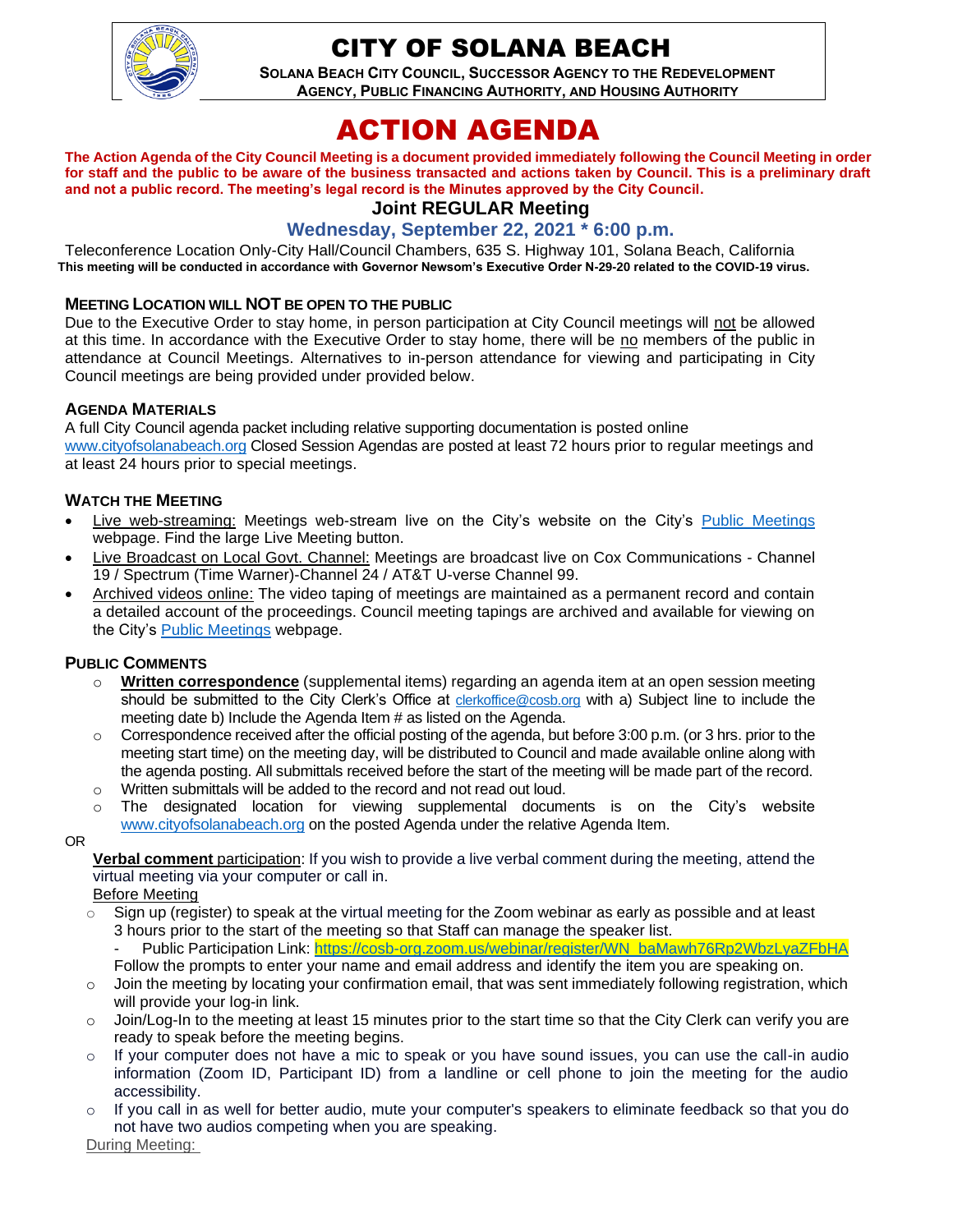- o Choose Gallery View to see the presentations, when applicable.
- $\circ$  Participants will be called upon from those who have Registered and their name is identified by the City Clerk calling from the registration list. You will be called on by name and unmuted by the meeting organizer and then you may provide comments for the allotted time. Allotted speaker times are listed under each [Agenda s](https://urldefense.proofpoint.com/v2/url?u=https-3A__www.ci.solana-2Dbeach.ca.us_index.asp-3FSEC-3DF0F1200D-2D21C6-2D4A88-2D8AE1-2D0BC07C1A81A7-26Type-3DB-5FBASIC&d=DwMFaQ&c=euGZstcaTDllvimEN8b7jXrwqOf-v5A_CdpgnVfiiMM&r=1XAsCUuqwK_tji2t0s1uIQ&m=C7WzXfOw2_nkEFMJClT55zZsF4tmIf_7KTn0o1WpYqI&s=3DcsWExM2_nx_xpvFtXslUjphiXd0MDCCF18y_Qy5yU&e=)ection.

#### **SPECIAL ASSISTANCE NEEDED** - AMERICAN DISABILITIES ACT TITLE 2

In compliance with the Americans with Disabilities Act of 1990, persons with a disability may request an agenda in appropriate alternative formats as required by Section 202. Any person with a disability who requires a modification or accommodation in order to participate in a meeting should direct such request to the City Clerk's office (858) 720- 2400 [clerkoffice@cosb.org](mailto:EMAILGRP-CityClerksOfc@cosb.org) at least 72 hours prior to the meeting.

| <b>CITY COUNCILMEMBERS</b>                 |                                        |                                              |                                                   |
|--------------------------------------------|----------------------------------------|----------------------------------------------|---------------------------------------------------|
| Lesa Heebner, Mayor                        |                                        |                                              |                                                   |
| <b>Kristi Becker</b><br>Deputy Mayor       | <b>Kelly Harless</b><br>Councilmember  | David A. Zito<br>Councilmember<br>District 1 | <b>Jewel Edson</b><br>Councilmember<br>District 3 |
| <b>Gregory Wade</b><br><b>City Manager</b> | Johanna Canlas<br><b>City Attorney</b> |                                              | Angela Ivey<br><b>City Clerk</b>                  |

#### **SPEAKERS:**

See Public Participation on the first page of the Agenda for publication participation options.

#### **READING OF ORDINANCES AND RESOLUTIONS:**

Pursuant to [Solana Beach Municipal Code](https://www.codepublishing.com/CA/SolanaBeach/) Section 2.04.460, at the time of introduction or adoption of an ordinance or adoption of a resolution, the same shall not be read in full unless after the reading of the title, further reading is requested by a member of the Council. If any Councilmember so requests, the ordinance or resolution shall be read in full. In the absence of such a request, this section shall constitute a waiver by the council of such reading.

## **CALL TO ORDER AND ROLL CALL:**

## **CLOSED SESSION REPORT:**

## **FLAG SALUTE:**

#### **APPROVAL OF AGENDA: COUNCIL ACTION: Approved 5/0**

#### **ORAL COMMUNICATIONS:**

*Note to Public: Refer to Public Participation for information on how to submit public comment.*  This portion of the agenda provides an opportunity for members of the public to address the City Council on items relating to City business and not appearing on today's agenda by having submitted written comments for the record to be filed with the record or by registering to join the virtual meeting online to speak live, per the Public Participation instructions on the Agenda. Comments relating to items on this evening's agenda are taken at the time the items are heard. Pursuant to the Brown Act, no action shall be taken by the City Council on public comment items. Council may refer items to the City Manager for placement on a future agenda. The maximum time allotted for each speaker is THREE MINUTES (SBMC 2.04.190).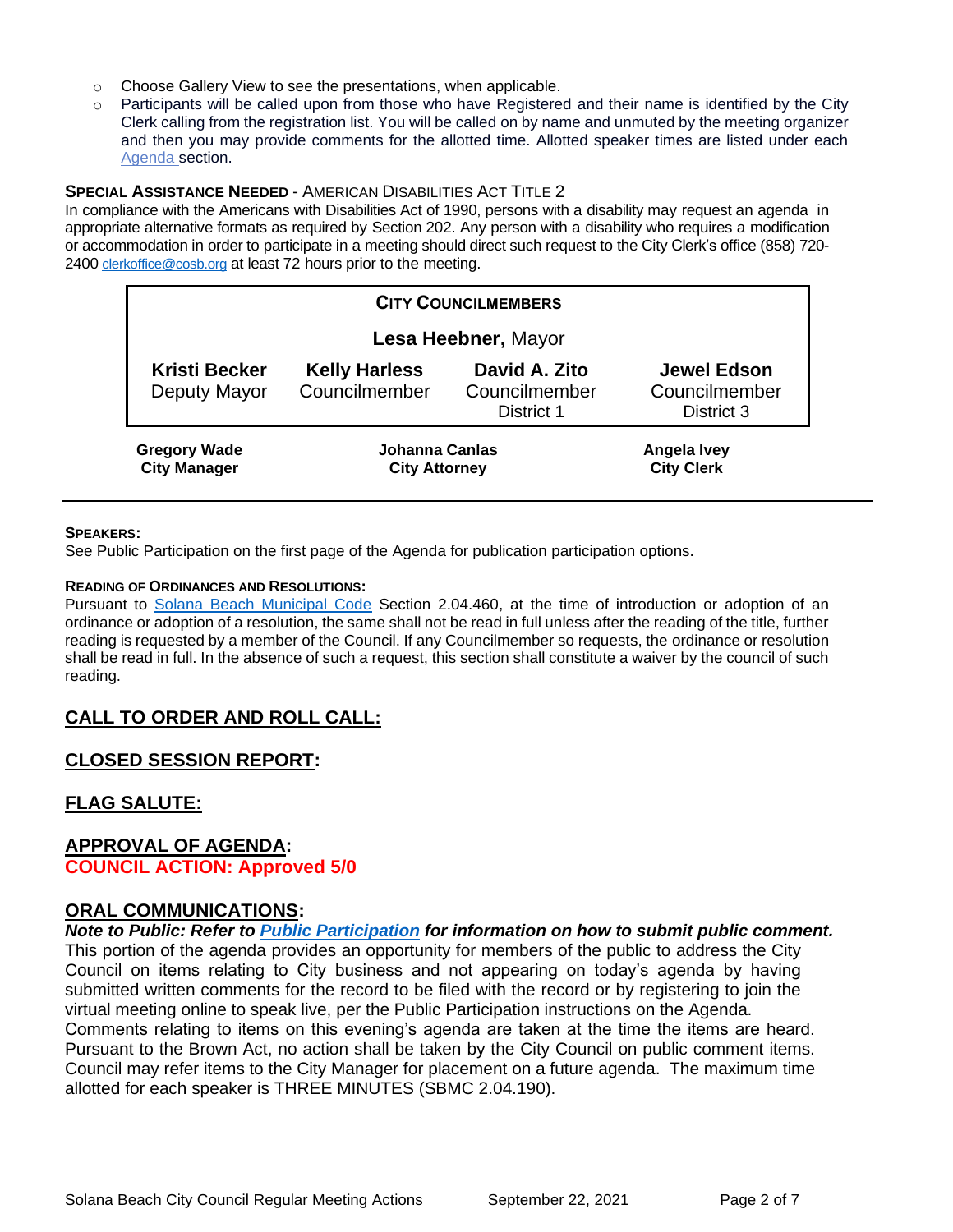# **COUNCIL COMMUNITY ANNOUNCEMENTS / COMMENTARY:**

*An opportunity for City Council to make brief announcements or report on their activities. These items are not agendized for official City business with no action or substantive discussion.* 

# **A. CONSENT CALENDAR:** (Action Items) (A.1. - A.7.)

*Note to Public: Refer to Public Participation for information on how to submit public comment.*  Items listed on the Consent Calendar are to be acted in a single action of the City Council unless pulled for discussion.

Any member of the public may address the City Council on an item of concern by submitting written correspondence for the record to be filed with the record or by registering to join the virtual meeting online to speak live, per the Public Participation instructions on the Agenda. The maximum time allotted for each speaker is THREE MINUTES (SBMC 2.04.190).

Those items removed from the Consent Calendar by a member of the Council will be trailed to the end of the agenda, while Consent Calendar items removed by the public will be discussed immediately after approval of the Consent Calendar.

# **A.1. Surf Monitoring Program Cameras.** (File 0190-60)

Recommendation: That the City Council

## 1. Adopt **Resolution 2021-115**:

- a. Authorizing the City Manager to execute a Professional Services Agreement with Siemens, in an amount not to exceed a total amount of \$49,000 (including four optional one-year contract extensions at the City Manager's discretion) for the purchase, installation, and cloud-based video storage of closed-circuit cameras.
- b. Appropriating \$28,527 in the Sand Replenishment TOT fund to the Professional Services expenditure account in FY 2021/22.
- c. Appropriating \$4,671 in the Sand Replenishment TOT fund to the Professional Services expenditure account in FY 2022/23.
- d. Authorizing the City Treasurer to amend the FY 2021/22 and FY 2022/23Adopted Budget accordingly.
- e. Authorizing the City Manager or designee to request Work-In-Kind credit from the USACE under the PED cost share agreement for the full cost of this effort.

## [Item A.1. Report \(click here\)](https://solanabeach.govoffice3.com/vertical/Sites/%7B840804C2-F869-4904-9AE3-720581350CE7%7D/uploads/Item_A.1._Report_(click_here)_-_9-22-21_O.pdf)

Posted Reports & Supplemental Docs contain records up to the cut off time, prior to the start of the meeting, for processing new submittals. The final *official record containing handouts, PowerPoints, etc. can be obtained through a Records Request to the City Clerk's Office.* **COUNCIL ACTION: Approved 5/0**

# **A.2. Register Of Demands.** (File 0300-30)

Recommendation: That the City Council

1. Ratify the list of demands for August 21, 2021 – September 03, 2021.

#### [Item A.2. Report \(click here\)](https://solanabeach.govoffice3.com/vertical/Sites/%7B840804C2-F869-4904-9AE3-720581350CE7%7D/uploads/Item_A.2._Report_(click_here)_-_9-22-21_O.pdf)

*Posted Reports & Supplemental Docs contain records up to the cut off time, prior to the start of the meeting, for processing new submittals. The final official record containing handouts, PowerPoints, etc. can be obtained through a Records Request to the City Clerk's Office.* **COUNCIL ACTION: Approved 5/0**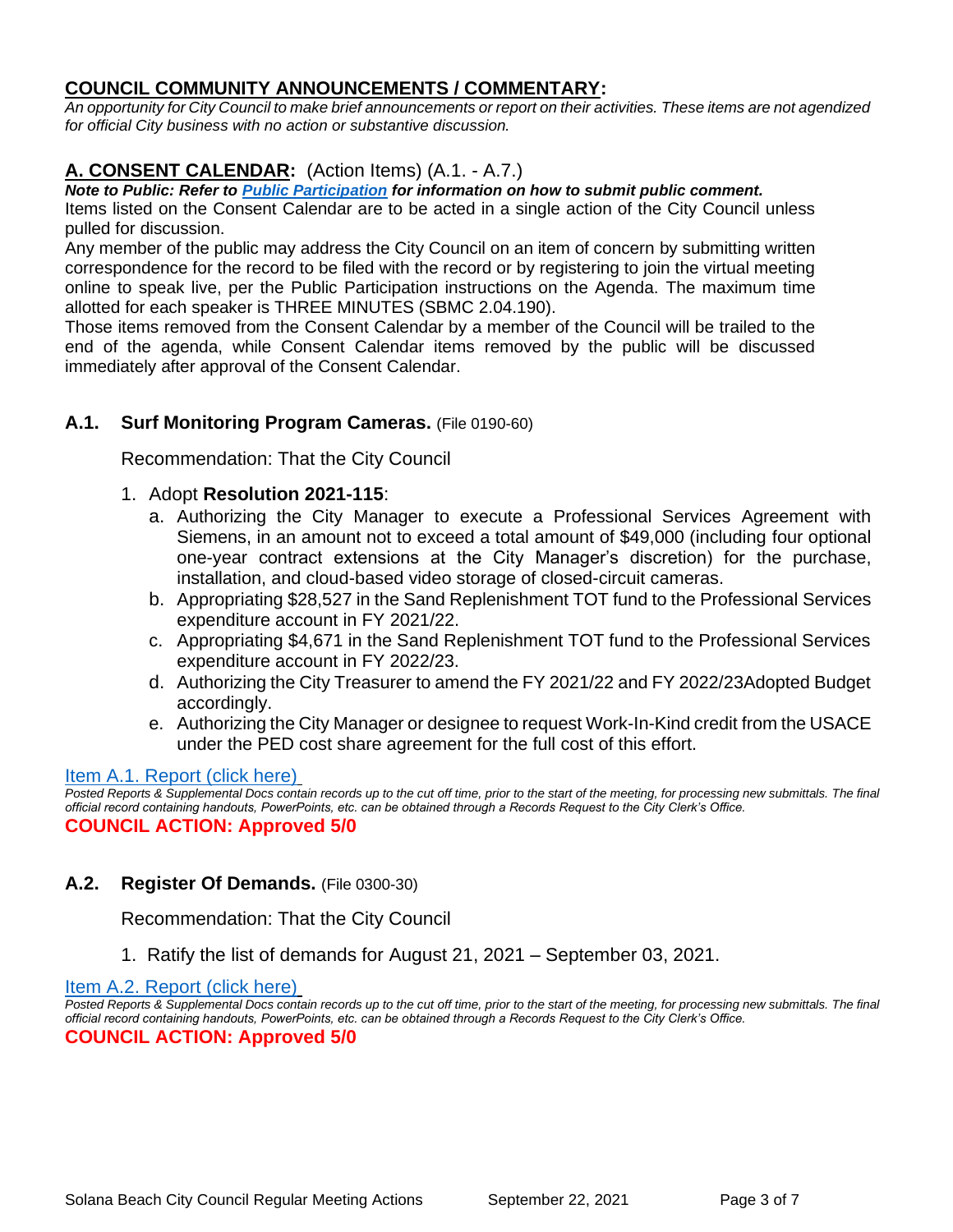# **A.3. General Fund Adopted Budget for Fiscal Year 2021/22 Changes.** (File 0330-30)

Recommendation: That the City Council

1. Receive the report listing changes made to the Fiscal Year 2021-2022 General Fund [Adopted Budget.](https://solanabeach.govoffice3.com/vertical/Sites/%7B840804C2-F869-4904-9AE3-720581350CE7%7D/uploads/Item_A.3._Report_(click_here)_-_9-22-21_O.pdf)

#### [Item A.3. Report \(click here\)](https://solanabeach.govoffice3.com/vertical/Sites/%7B840804C2-F869-4904-9AE3-720581350CE7%7D/uploads/Item_A.3._Report_(click_here)_-_9-22-21_O.pdf)

Posted Reports & Supplemental Docs contain records up to the cut off time, prior to the start of the meeting, for processing new submittals. The final *official record containing handouts, PowerPoints, etc. can be obtained through a Records Request to the City Clerk's Office.* **COUNCIL ACTION: Approved 5/0**

# **A.4. Destruction of Obsolete Records.** (File 0170-50)

Recommendation: That the City Council

1. Adopt **Resolution 2021-113** authorizing the destruction of officially obsolete records.

#### [Item A.4. Report \(click here\)](https://solanabeach.govoffice3.com/vertical/Sites/%7B840804C2-F869-4904-9AE3-720581350CE7%7D/uploads/Item_A.4._Report_(click_here)_-_9-22-21_O.pdf)

*Posted Reports & Supplemental Docs contain records up to the cut off time, prior to the start of the meeting, for processing new submittals. The final official record containing handouts, PowerPoints, etc. can be obtained through a Records Request to the City Clerk's Office.* **COUNCIL ACTION: Approved 5/0**

## **A.5. High Speed Internet Communication Services.** (File 1000-50)

Recommendation: That the City Council

## 1. Adopt **Resolution 2021-111**:

- a. Authorizing the City Manager to execute an amendment to the Professional Services Agreement with Ting Fiber, Inc., in an amount not to exceed \$30,000 for additional internet services at the Tide Beach Park and Del Mar Shores satellite lifeguard stations.
- b. Appropriating \$18,800 in the Sand Replenishment TOT fund to the Professional Services expenditure account in FY 2021/22.
- c. Appropriating \$10,800 in the Sand Replenishment TOT fund to the Professional Services expenditure account in FY 2022/23.
- d. Authorizing the City Treasurer to amend the FY 2021/22 and FY 2022/23 Adopted Budget accordingly.

## [Item A.5. Report \(click here\)](https://solanabeach.govoffice3.com/vertical/Sites/%7B840804C2-F869-4904-9AE3-720581350CE7%7D/uploads/Item_A.5._Report_(click_here)_-_9-22-21_O.pdf)

Posted Reports & Supplemental Docs contain records up to the cut off time, prior to the start of the meeting, for processing new submittals. The final *official record containing handouts, PowerPoints, etc. can be obtained through a Records Request to the City Clerk's Office.* **COUNCIL ACTION: Approved 5/0**

# **A.6. Solana Energy Alliance (SEA) Power Content Label and Attestation.** (File 1010-45)

Recommendation: That the City Council

1. Adopt **Resolution 2021-114** attesting to the veracity of information provided in Solana Energy Alliance's 2020 SEA Choice Power Content Label; SEA Green Power Content Label and SEA's Power Source Disclosure Report based on Staff and consultant input and review.

[Item A.6. Report \(click here\)](https://solanabeach.govoffice3.com/vertical/Sites/%7B840804C2-F869-4904-9AE3-720581350CE7%7D/uploads/Item_A.6._Report_(click_here)_-_9-22-21_O.pdf)

*Posted Reports & Supplemental Docs contain records up to the cut off time, prior to the start of the meeting, for processing new submittals. The final official record containing handouts, PowerPoints, etc. can be obtained through a Records Request to the City Clerk's Office.* **COUNCIL ACTION: Approved 5/0**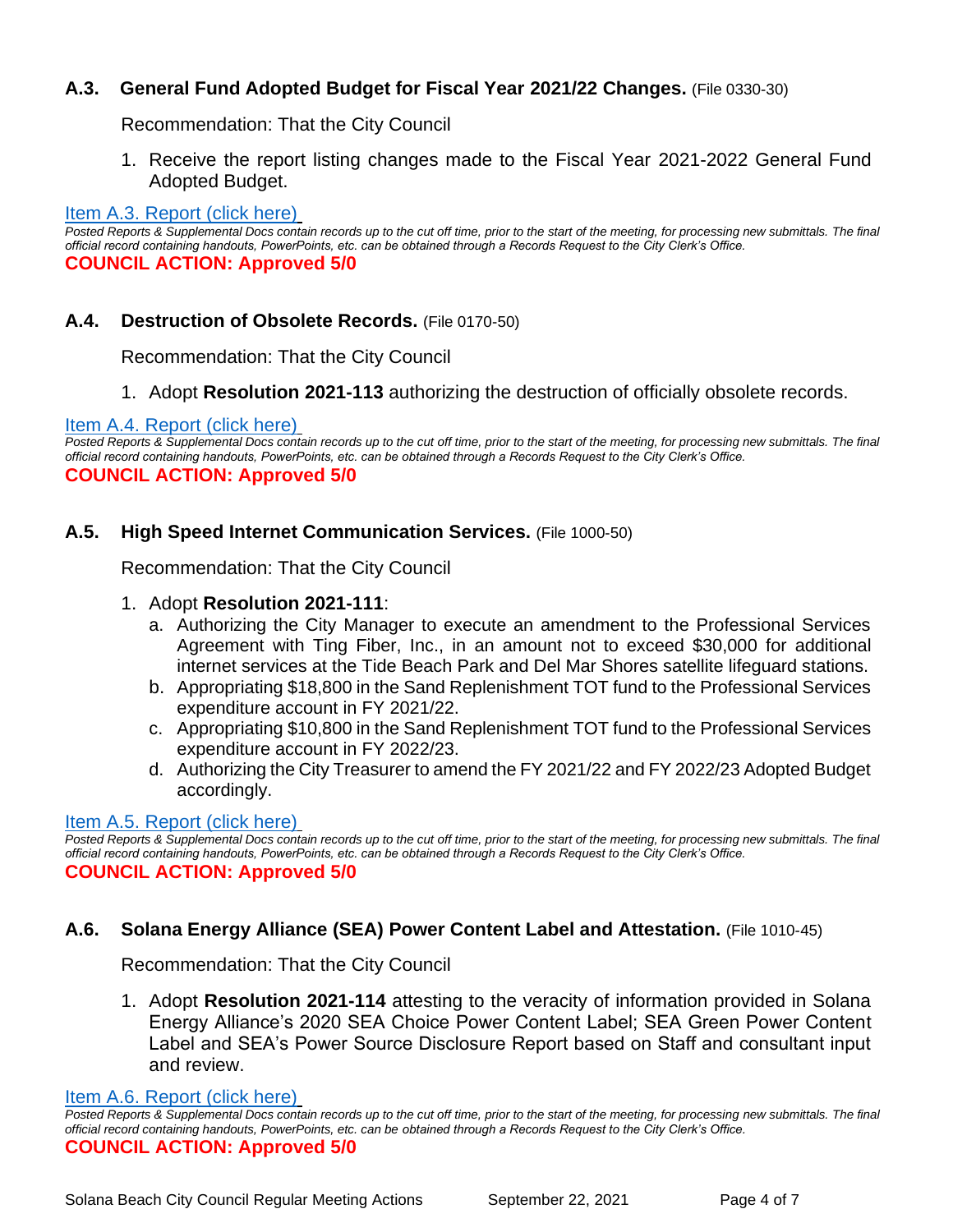# **A.7. Other Postemployment Benefits (OPEB) Actuarial Valuations Services.** (File 0350-55)

Recommendation: That the City Council

1. Adopt **Resolution 2021-112** authorizing the City Manager to approve a Professional Services Agreement with Bartel Associates for a three-year term to provide actuarial valuation services for Fiscal Year 2020/21 through Fiscal Year 2022/23 for an amount not to exceed \$28,000.

[Item A.7. Report \(click here\)](https://solanabeach.govoffice3.com/vertical/Sites/%7B840804C2-F869-4904-9AE3-720581350CE7%7D/uploads/Item_A.7._Report_(click_here)_-_9-22-21_O.pdf)

*Posted Reports & Supplemental Docs contain records up to the cut off time, prior to the start of the meeting, for processing new submittals. The final official record containing handouts, PowerPoints, etc. can be obtained through a Records Request to the City Clerk's Office.*

## **COUNCIL ACTION: Approved 5/0**

# **B. PUBLIC HEARINGS:** (B.1.)

*Note to Public: Refer to Public Participation for information on how to submit public comment.*  Any member of the public may address the City Council on an item of concern by submitting written correspondence for the record to be filed with the record or by registering to join the virtual meeting online to speak live, per the Public Participation instructions on the Agenda. The maximum time allotted for each speaker is THREE MINUTES (SBMC 2.04.190).

An applicant or designee(s) for a private development/business project, for which the public hearing is being held, is allotted a total of fifteen minutes to speak, as per SBMC 2.04.210. A portion of the fifteen minutes may be saved to respond to those who speak in opposition. All other speakers have three minutes each.

After considering all of the evidence, including written materials and oral testimony, the City Council must make a decision supported by findings and the findings must be supported by substantial evidence in the record.

## **B.1. Introduction (1st Reading) Ordinance 518 – Regarding Solar Energy, Building Decarbonization and Electric Vehicle Infrastructure Requirements.** (File 0180-55) **This item was pulled from the Agenda**

# **C. STAFF REPORTS: (C.1. – C.3.)**

#### *Note to Public: Refer to Public Participation for information on how to submit public comment.*

Any member of the public may address the City Council on an item of concern by submitting written correspondence for the record to be filed with the record or by registering to join the virtual meeting online to speak live, per the Public Participation instructions on the Agenda. The maximum time allotted for each speaker is THREE MINUTES (SBMC 2.04.190).

## **C.1. Quarterly PARS Investment Report** (File 0350-44)

Recommendation: That the City Council

1. Accept and file PARS Investment Report for the quarter and year ended June 30, 2021.

#### [Item C.1. Report \(click here\)](https://solanabeach.govoffice3.com/vertical/Sites/%7B840804C2-F869-4904-9AE3-720581350CE7%7D/uploads/Item_C.1._Report_(click_here)_-_9-22-21_O.pdf)

*Posted Reports & Supplemental Docs contain records up to the cut off time, prior to the start of the meeting, for processing new submittals. The final official record containing handouts, PowerPoints, etc. can be obtained through a Records Request to the City Clerk's Office.*

#### **Presentation**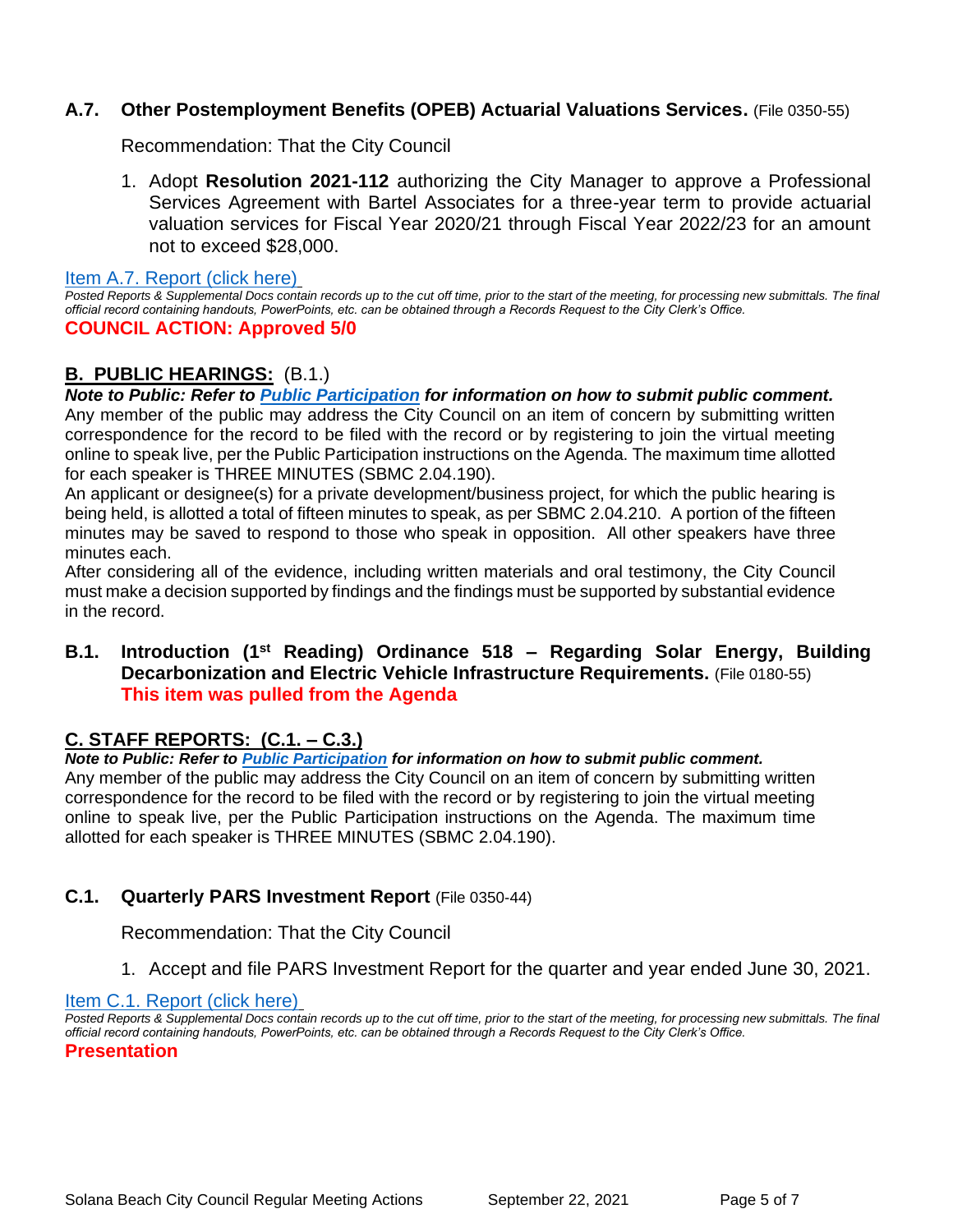## **C.2. Supplemental CARES Act Community Development Block Grant Coronavirus (CDBG-CV) Funding for Community Resource Center's Food and Nutrition Program.**  (File 0390-32)

Recommendation: That the City Council

1. Discuss and provide direction to Staff regarding the potential use of available CDBG-CV funding for the proposed Food and Nutrition Center administered by the Community Resource Center.

#### [Item C.2. Report \(click here\)](https://solanabeach.govoffice3.com/vertical/Sites/%7B840804C2-F869-4904-9AE3-720581350CE7%7D/uploads/Item_C.2._Report_(click_here)_9-22-21_O.pdf)

*Posted Reports & Supplemental Docs contain records up to the cut off time, prior to the start of the meeting, for processing new submittals. The final official record containing handouts, PowerPoints, etc. can be obtained through a Records Request to the City Clerk's Office.* **COUNCIL ACTION: Approved 5/0 and additional community outreach and bilingual marketing.** 

**C.3. Adopt (2nd Reading) Ordinance 515 – Regarding Official Bonds, Insurance, and Policy Limit.** (File 0180-55)

Recommendation: That the City Council

1. Adopt **Ordinance 515** (2nd Reading) amending Section 2.08.040 of the Solana Beach Municipal Code.

## [Item C.3. Report \(click here\)](https://solanabeach.govoffice3.com/vertical/Sites/%7B840804C2-F869-4904-9AE3-720581350CE7%7D/uploads/Item_C.3._Report_(click_here)_9-22-21_O.pdf)

*Posted Reports & Supplemental Docs contain records up to the cut off time, prior to the start of the meeting, for processing new submittals. The final official record containing handouts, PowerPoints, etc. can be obtained through a Records Request to the City Clerk's Office.* **COUNCIL ACTION: Approved 5/0**

# **WORK PLAN COMMENTS:**

*Adopted June 23, 2021*

# **COMPENSATION & REIMBURSEMENT DISCLOSURE:**

GC: Article 2.3. Compensation: 53232.3. (a) Reimbursable expenses shall include, but not be limited to, meals, lodging, and travel. 53232.3 (d) Members of a legislative body shall provide brief reports on meetings attended at the expense of the local agency "*City*" at the next regular meeting of the legislative body.

## **COUNCIL COMMITTEE REPORTS:** [Council Committees](https://www.ci.solana-beach.ca.us/index.asp?SEC=584E1192-3850-46EA-B977-088AC3E81E0D&Type=B_BASIC)

**REGIONAL COMMITTEES: (outside agencies, appointed by this Council)**

- a. City Selection Committee (meets twice a year) Primary-Heebner, Alternate-Edson
- b. Clean Energy Alliance (CEA) JPA: Primary-Becker, Alternate-Zito
- c. County Service Area 17: Primary- Harless, Alternate-Edson
- d. Escondido Creek Watershed Authority: Becker /Staff (no alternate).
- e. League of Ca. Cities' San Diego County Executive Committee: Primary-Becker, Alternate-Harless. Subcommittees determined by its members.
- f. League of Ca. Cities' Local Legislative Committee: Primary-Harless, Alternate-Becker
- g. League of Ca. Cities' Coastal Cities Issues Group (CCIG): Primary-Becker, Alternate-Harless
- h. North County Dispatch JPA: Primary-Harless, Alternate-Becker
- i. North County Transit District: Primary-Edson, Alternate-Harless
- j. Regional Solid Waste Association (RSWA): Primary-Harless, Alternate-Zito
- k. SANDAG: Primary-Heebner, 1<sup>st</sup> Alternate-Zito, 2<sup>nd</sup> Alternate-Edson. Subcommittees determined by its members.
- l. SANDAG Shoreline Preservation Committee: Primary-Becker, Alternate-Zito
- m. San Dieguito River Valley JPA: Primary-Harless, Alternate-Becker